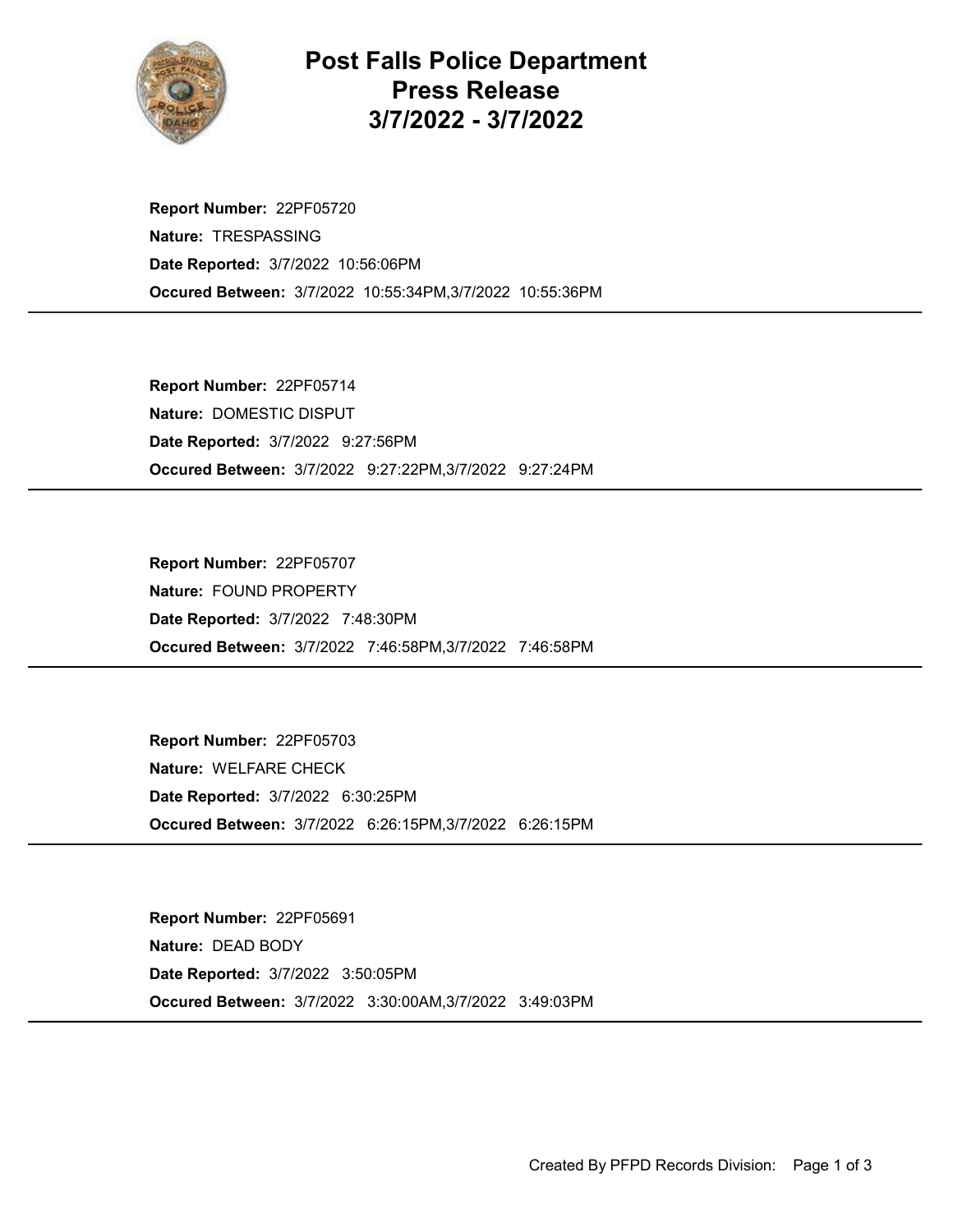Occured Between: 3/7/2022 2:33:51PM,3/7/2022 2:33:51PM Report Number: 22PF05685 Nature: FRAUD Date Reported: 3/7/2022 2:35:49PM

Occured Between: 3/7/2022 11:30:00AM,3/7/2022 1:05:00PM Report Number: 22PF05677 Nature: THEFT Date Reported: 3/7/2022 1:38:32PM

Occured Between: 3/7/2022 1:05:03PM,3/7/2022 1:05:08PM Report Number: 22PF05674 Nature: ACCIDENT UNK Date Reported: 3/7/2022 1:05:59PM

Occured Between: 3/7/2022 11:03:40AM,3/7/2022 11:03:40AM Report Number: 22PF05658 Nature: CHILD ABUSE Date Reported: 3/7/2022 11:05:43AM

Occured Between: 3/7/2022 10:45:00AM,3/7/2022 10:50:00AM Report Number: 22PF06292 Nature: TOBACCO PROBLEM Date Reported: 3/7/2022 11:00:00AM

Occured Between: 3/7/2022 10:48:57AM,3/7/2022 10:48:57AM Report Number: 22PF05657 Nature: FOUND PROPERTY Date Reported: 3/7/2022 10:50:52AM